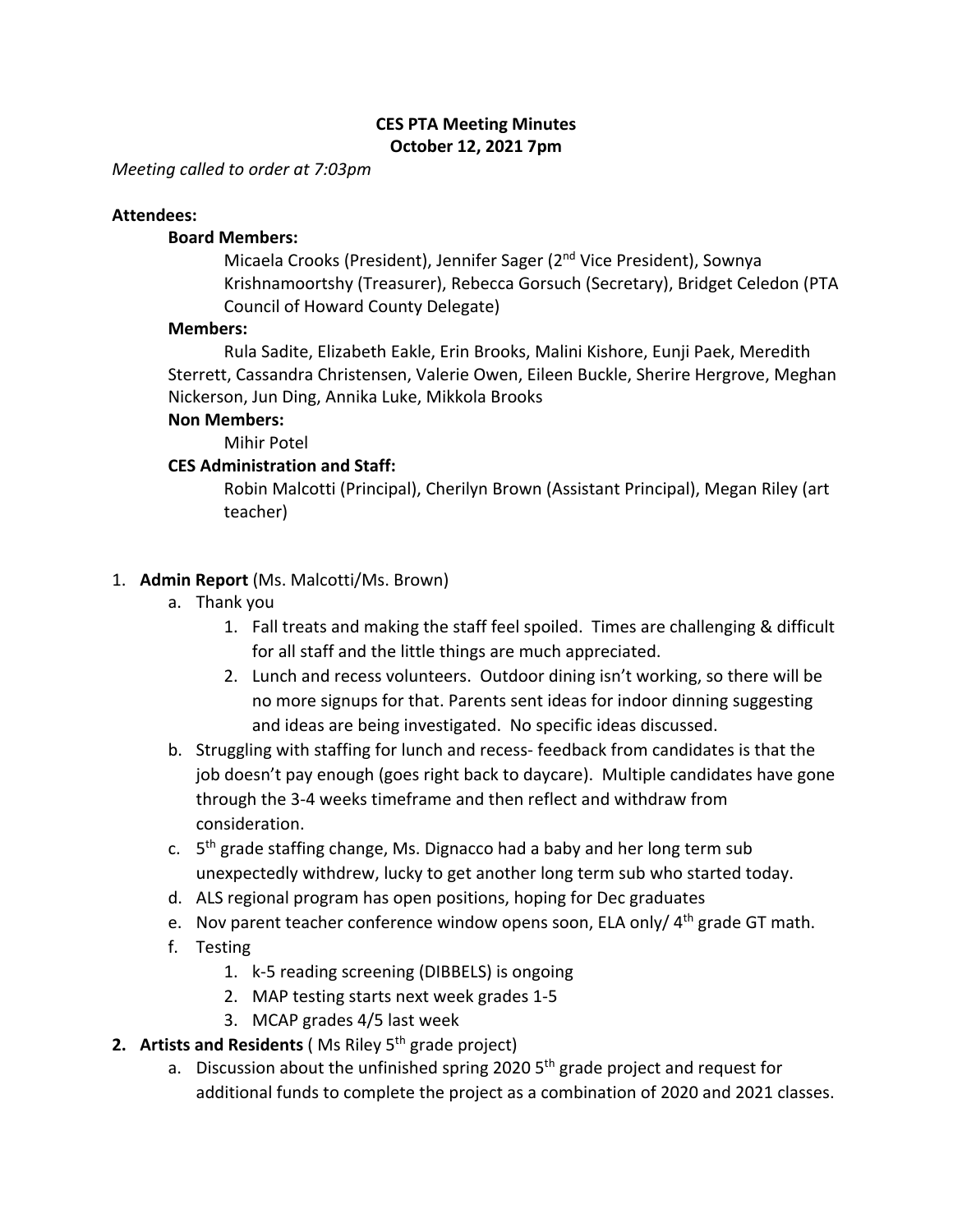- b. Same artist that worked with the students in 2020 will come back in 2022 to work with current 5<sup>th</sup> glade class and finish/combined the mosaic projects.
- c. Estimate for clay and artist is \$740
- d. Jen Segar asked for a motion to approve \$750 (from cultural arts budget) to Ms. Riley for the Artist and Residents project. A motion to approve was voiced and seconded. A voice vote was called; with no opposition, the motion carried.

## 3. **President's Items**

- a. Approval of meeting minutes
	- 1. Bridget Celedon asked for a motion to approve the May meeting minutes. A motion to approve was voiced and seconded. A voice vote was called; with no opposition, the motion carried.
	- 2. Bridget Celedon asked for a motion to approve the Sept meeting minutes. A motion to approve was voiced and seconded. A voice vote was called; with no opposition, the motion carried.
- b. Primary focuses for the PTA this year
	- 1. staff appreciation (thank you to Ann-Lorraine and Jen for organizing fall staff appreciation )
	- 2. build school community with outdoor events
- c. Planet aid donation box- front box goes to Clarksville ES- \$600 earned so far this year
- d. Walk to school day Friday 10/29- more information to following in newsletter
- e. PTA popcorn machine to be moved to teachers lounge
- f. Monthly staff raffle
	- 1. CES conducting a monthly moral boosting raffle for staff
	- 2. Requested donation of 24 \$5 gift cards (\$120 for the year)
	- 3. Michaela Crooks asked for a motion to approve \$120 for the gift card purchase. A motion to approve was voiced and seconded. A voice vote was called; with no opposition, the motion carried.
- g. Stem and Buds- Admin to follow up with staff for volunteer request

# **4. Membership Update**

147 people (some dual) approx 100 families this year

# **5. 2021-20122 Budget**

Jen Segar asked for a motion to approve the 2021-2022 budget. A motion to approve was voiced and seconded. A voice vote was called; with no opposition, the motion carried.

# **6. PTACHC Report**

- a. Stage delegates in attendance for meeting 10/4, Q&A
- b. Redistricting discussion surrounding new software for the process
- c. Motion for PTA to support school target utilization at 100% instead of 110%
- d. As of 10/4 170 positive Covid cases in Ho Co school- only 20 were close contacts in schools